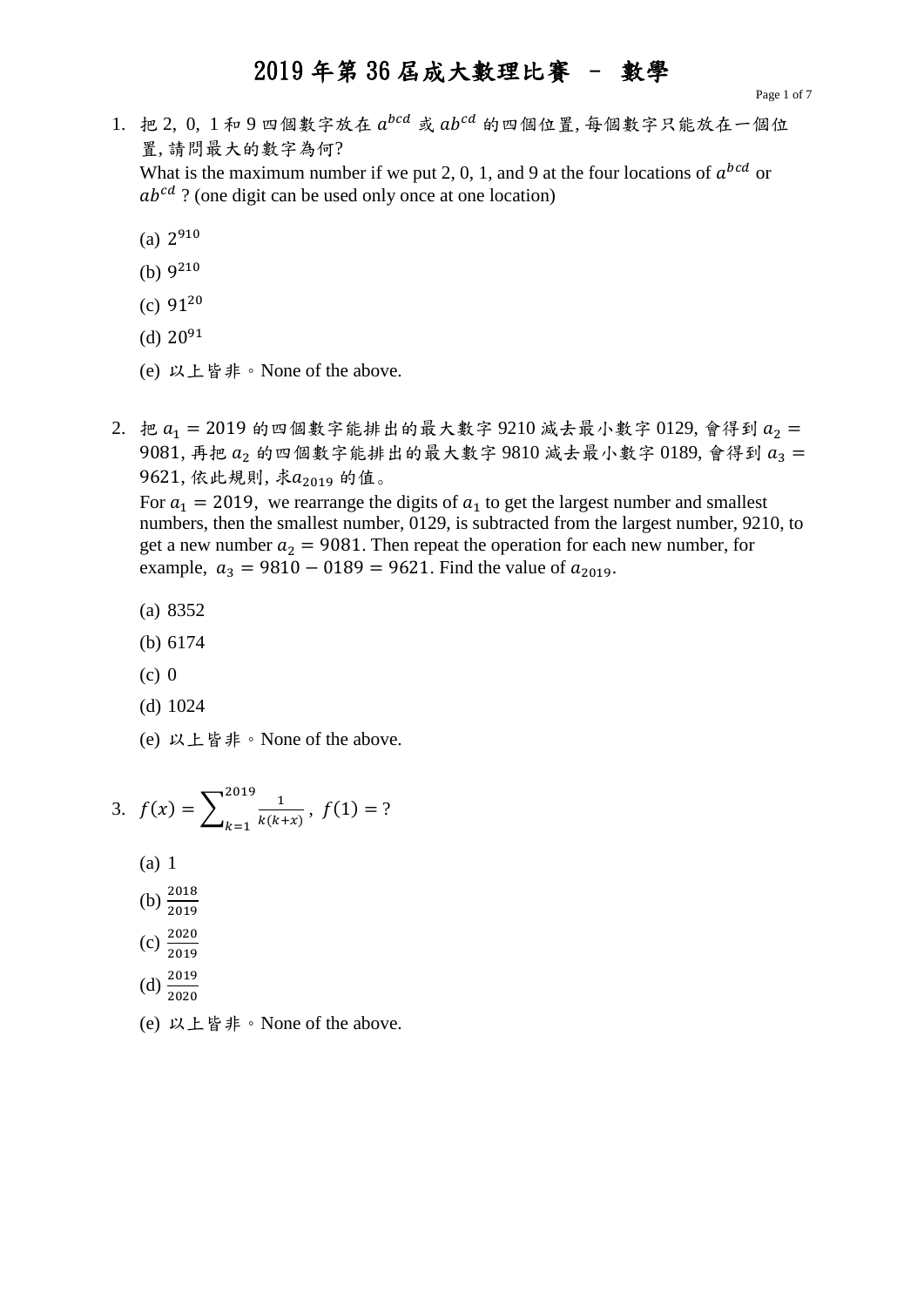- $4.$   $n \n *R*$  一 正 整 數,  $n \leq 2019$ , 且  $n \n *R*$  2019 互 質, 請 問 這 樣 的  $n \n *n*$  幾 個? How many positive integers, n, where  $n \leq 2019$  that satisfy the condition that n and 2019 are co-prime?
	- (a) 2018
	- (b) 1346
	- (c) 1314
	- (d) 673
	- (e) 以上皆非。None of the above.
- 5. 以下哪一個式子可以算出 2019? Which of the following expression will yield 2019?
	- (a)  $1 + 2 \times 3 \times 4 + 5 \times 6 \times (7 \times 8 + 9)$
	- (b)  $1 + 2 \times 34 + 5 \times 6 + (7 \times 8 + 9)$
	- (c)  $1 + 2 \times 3 \times 4 + 5 \times 6 \times (7 + 8 \times 9)$
	- (d)  $1 + 2 \times 34 + 5 \times 6 \times (7 \times 8 + 9)$
	- (e) 以上皆非。None of the above.
- 6. 對兩函數 $f(x) = 1.4^x$ 與  $g(x) = log_{1.4} x$  的敘述何者正確? Which of the following description for  $f(x) = 1.4^x$  and  $g(x) = \log_{1.4} x$  is correct?
	- (a)  $f(2) > g(2)$
	- (b)  $f(1.4^6) < g(1.4^6)$
	- (c) 兩函數至少有兩個交點。There are at least two intersections for the two functions.
	- (d) 兩函數沒有交點。There is no intersection for the two functions.
	- (e) 以上皆非。None of the above.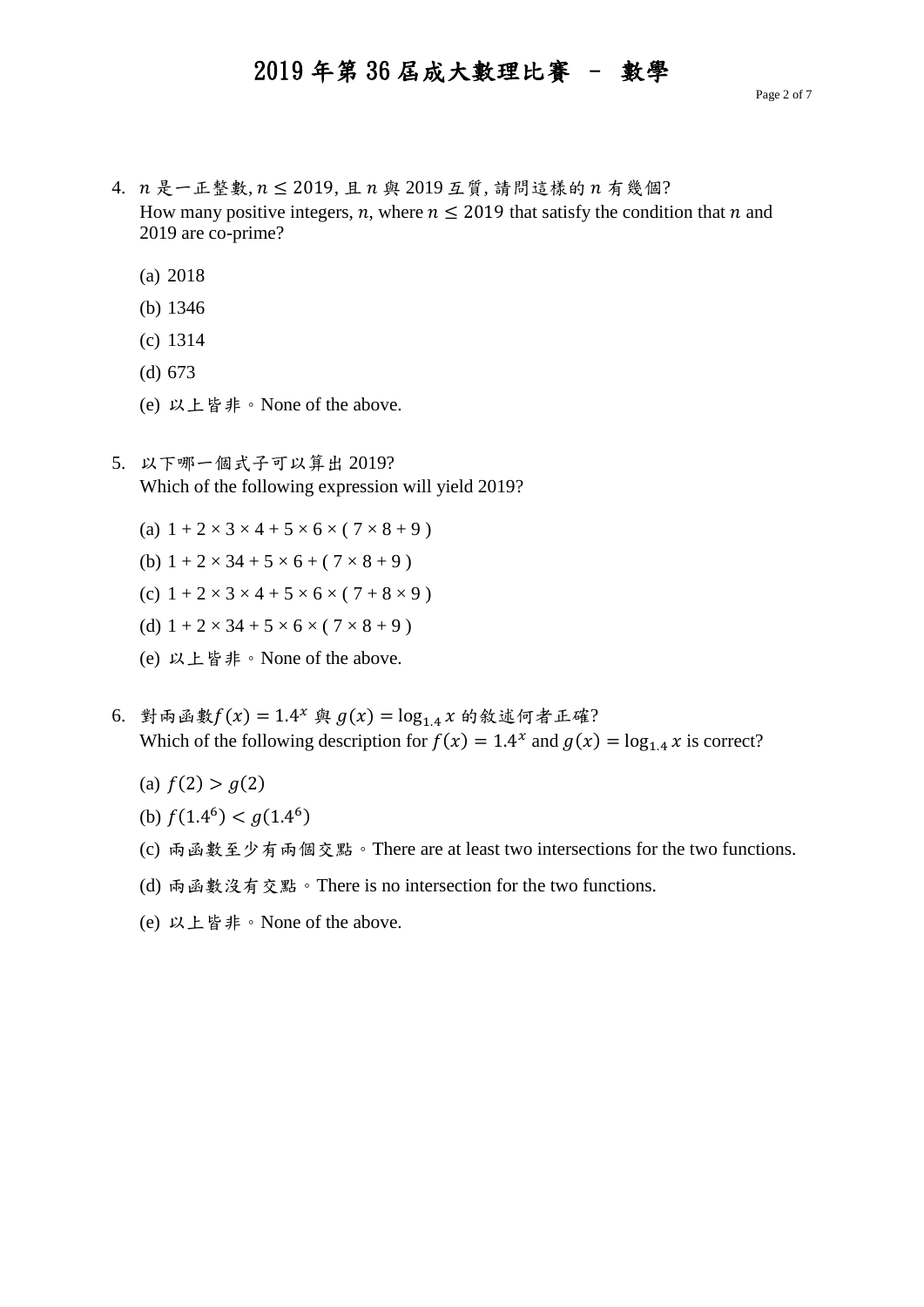- 7. 對於  $f(x) = x(x 1) 3x(x 2) + 2(x 1)(x 2)$  的敘述, 下列何者正確? Which of the following description for  $f(x) = x(x - 1) - 3x(x - 2) + 2(x - 1)(x - 1)$ 2) is correct?
	- (a)  $f(x)$  化簡後是二次多項式。 $f(x)$  is a polynomial of degree 2 after simplification.
	- (b)  $f'(x) + 1 = 0$
	- (c)  $f(3) = 4$
	- (d)  $f(x)$  除以  $(x 2)$  的餘式是 1。The remainder of  $f(x)$  is 1 when divided by  $(x - 2)$ .
	- (e) 以上皆非。None of the above.
- 8. 兩個多項式  $f(x)$  及  $g(x)$ ,  $f(x)$  除以  $g(x)$  的餘式為  $(x 1)$ , 而 $g(x)$  除以  $f(x)$  的 餘式也是 (x-1), 下列敘述何者正確? For two polynomials  $f(x)$  and  $g(x)$ ,  $f(x)$  has a remainder of  $(x - 1)$  when divided by  $g(x)$  and  $g(x)$  also has a remainder of  $(x - 1)$  when divided by  $f(x)$ . Which of the following is correct?
	- (a)  $f(x) + g(x) = x 1$
	- (b)  $f(x) g(x) = x 1$
	- (c)  $f(x) \not\equiv -\infty$  多項式。 $f(x)$  is a polynomial of degree 2.
	- (d)  $f(x)$  跟  $g(x)$  的次數不同。The degrees of  $f(x)$  and  $g(x)$  are different.
	- (e) 以上皆非。None of the above.
- $9.$  考慮所有的  $a, b \in \mathbb{R}$ , 對於函數  $y = f(x) = a \log_2 x + b$  的敘述何者正確? Which of the following description for the function  $y = f(x) = a \log_2 x + b$  is correct by considering all  $a, b \in \mathbb{R}$ ?
	- (a)  $y = f(x)$  不可能是一條直線。  $y = f(x)$  is never a straight line.
	- (b)  $\lim_{x \to \infty} f(x) -$  定不存在。 $\lim_{x \to \infty} f(x)$  never exists.
	- (c) 可以找到  $a, b \notin \mathbb{R}$  沒有整數點 $(m, n), m, n \in \mathbb{Z}$ , 能滿足 $n = f(m)$  。There exists a, b which makes no integer point  $(m, n)$ ,  $m, n \in \mathbb{Z}$ , that satisfies  $n =$  $f(m)$ .
	- (d)  $y = f(x)$  跟  $2^y = b \cdot x^a$  的圖形在  $x > 0 \hat{x}$ 會完全重合。The graph of  $y = f(x)$ are the same as the graph of  $2^y = b \cdot x^a$  when  $x > 0$ .
	- (e) 以上皆非。None of the above.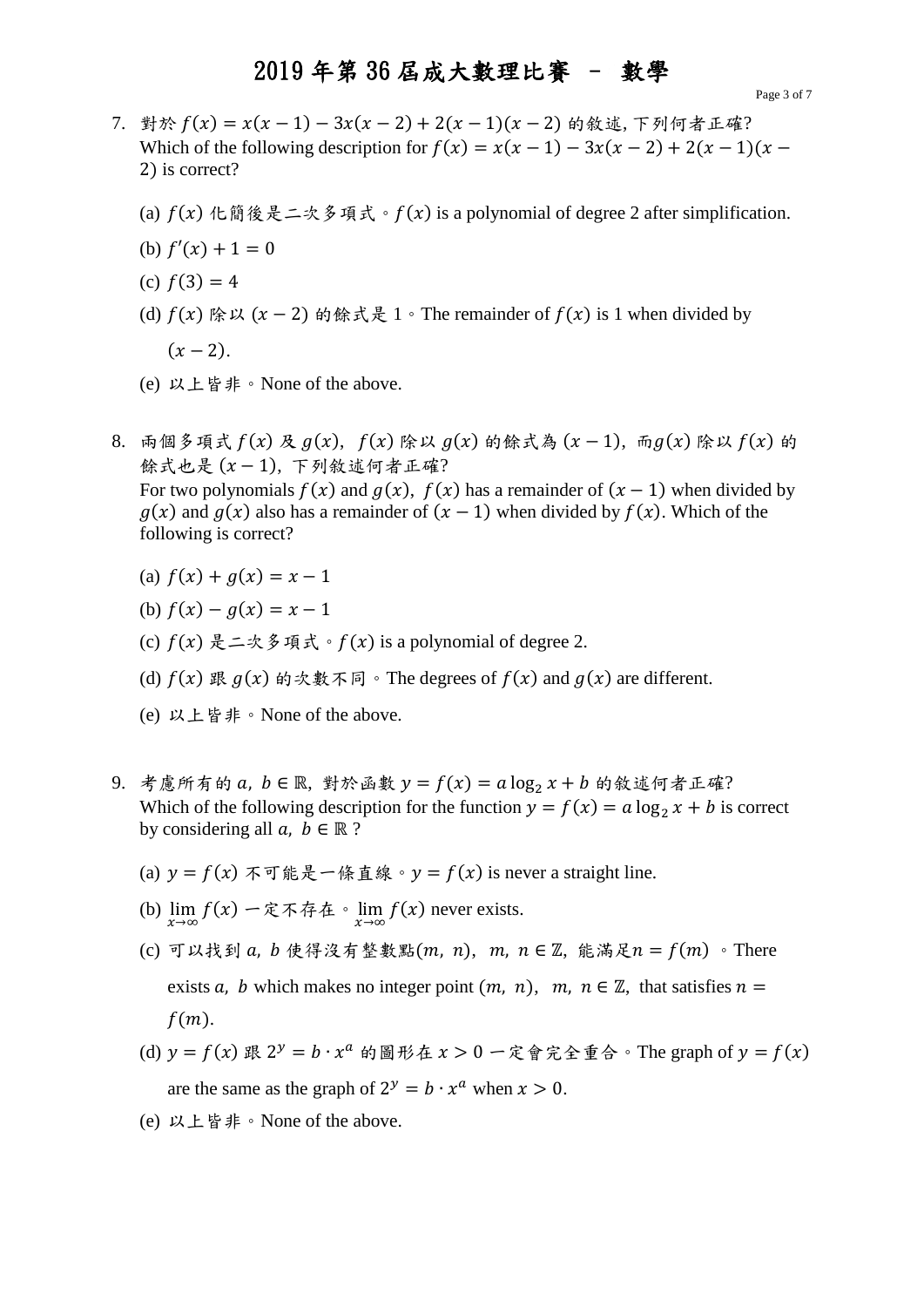Page 4 of 7

- 10. 四條直線  $\Gamma_1: ax y = m$ ,  $\Gamma_2: ax y = n$ ,  $\Gamma_3: x + ay = m$ ,  $\Gamma_4: x + ay = n$ , 所圍出的 平行四邊形面積為? What is the area bounded by the four lines  $\Gamma_1: \alpha x - y = m$ ,  $\Gamma_2: \alpha x - y = n$ ,  $\Gamma_3: x + ay = m, \Gamma_4: x + ay = n?$ 
	- (a)  $\frac{(m-n)^2}{\sqrt{m^2+1}}$  $\sqrt{a^2+1}$

(b) 
$$
\frac{(m-n)^2}{a^2+1}
$$

- (c)  $\frac{(m-n)^2}{2n^2+2}$  $2a^2+2$
- (d)  $\frac{(m-n)^2}{2(n-1)}$  $2\sqrt{a^2+1}$
- (e) 以上皆非。None of the above.
- 11.  $(1 + i)^{2019} = ?$ 
	- (a)  $2^{1009}(1+i)$
	- (b)  $2^{1009}(1-i)$
	- (c)  $2^{1009}(-1-i)$
	- (d)  $2^{1009}(-1+i)$
	- (e) 以上皆非。None of the above
- 12. 方程式  $x^4 + (m-5)x^2 + m + 3 = 0$  有四個相異實根, 則  $m$  可以為下列何數? The equation  $x^4 + (m-5)x^2 + m + 3 = 0$  has four different real roots, then  $m = ?$ 
	- $(a) -3$
	- $(b) -1$
	- (c) 1
	- (d) 3
	- (e) 以上皆非。None of the above.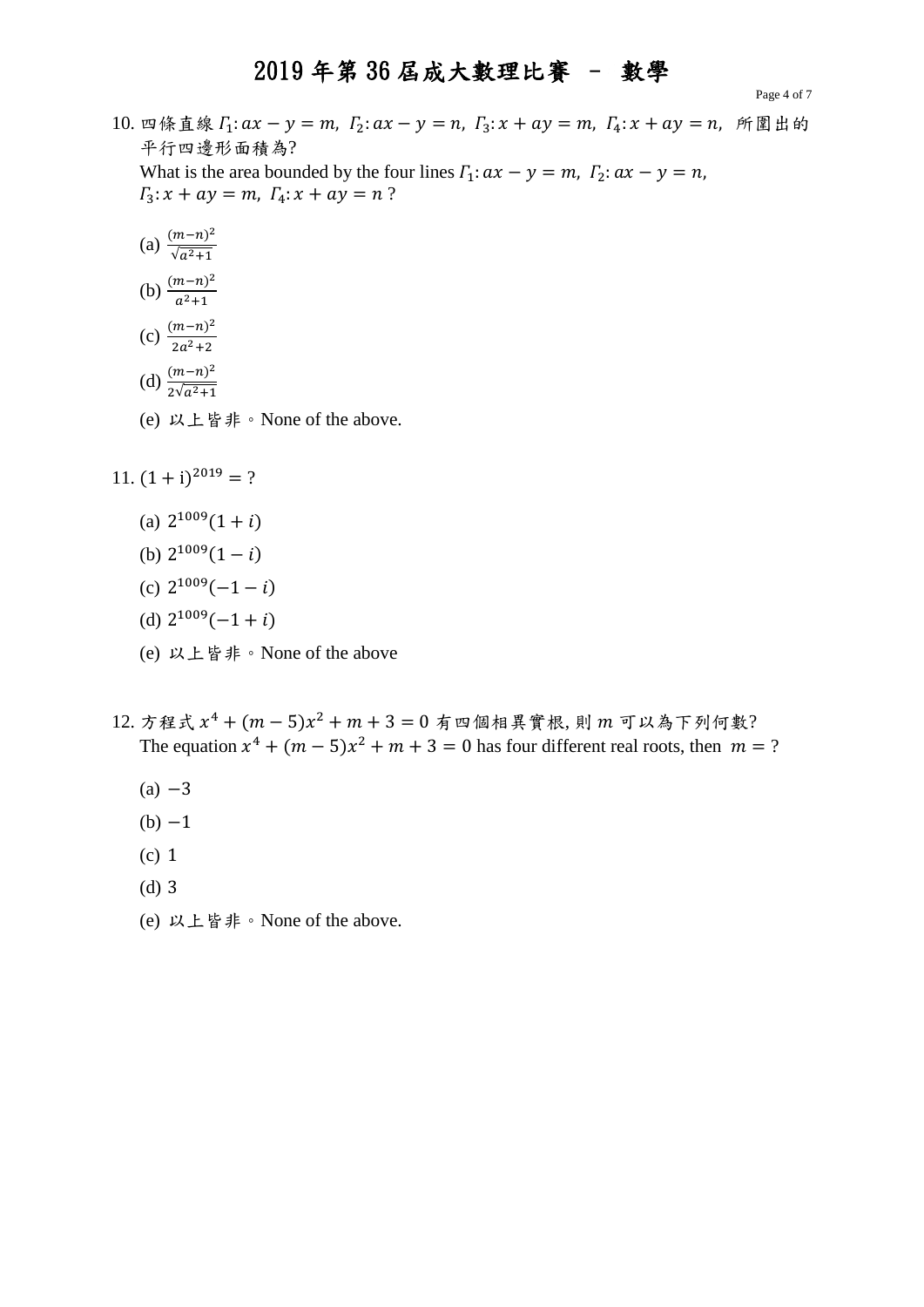Page 5 of 7

13. △ABC,  $\overline{AB}$  = 3,  $\overline{BC}$  = 6, 30° ≤ ∠B ≤ 120°, 請問 ∠C 的角度最大?  $\triangle$ ABC,  $\overline{AB} = 3$ ,  $\overline{BC} = 6$ ,  $30^{\circ} \le \angle B \le 120^{\circ}$ , What is the maximum value of  $\angle C$ ?

- (a) 15°
- (b) 30°
- (c) 45°
- (d)  $60^\circ$
- (e) 以上皆非。None of the above.

14. P  $\angle$   $\triangle$  ABC  $\psi$ ,  $\triangle$ PBC :  $\triangle$ PAC :  $\triangle$ PAB = 1 : 2 : 3.  $\overrightarrow{OP} = \alpha \overrightarrow{OP} + \beta \overrightarrow{OP} + \gamma \overrightarrow{OP}$ ,  $(\alpha, \beta, \gamma) = ?$ P is inside  $\triangle ABC$ ,  $\triangle PBC$  :  $\triangle PAC$  :  $\triangle PAB = 1 : 2 : 3$ .  $\overrightarrow{OP} = \alpha \overrightarrow{OP} + \beta \overrightarrow{OP} + \gamma \overrightarrow{OP}$ ,  $(\alpha, \beta, \gamma) = ?$ (a) (1, 2, 3)

- 
- (b)  $\left(\frac{1}{e}\right)$  $\frac{1}{6}$ ,  $\frac{1}{3}$  $\frac{1}{3}$ ,  $\frac{1}{2}$  $\frac{1}{2}$
- (c)  $6:3:2$
- (d)  $(\frac{6}{10})$  $\frac{6}{11}$ ,  $\frac{3}{11}$  $\frac{3}{11}$ ,  $\frac{2}{11}$  $\frac{2}{11}$
- (e) 以上皆非。None of the above.
- 15. Alice、Bob、Cathy 輪流不停地 (*A → B → C → A → B → · · ·* ) 丟擲三粒公正骰子, 先丢出點數和為10點者獲勝後停止,則此三人獲勝機率的比值為下列何者? Alice, Bob and Cathy take turns to roll three fair dices  $(A \rightarrow B \rightarrow C \rightarrow A \rightarrow B \rightarrow \cdots)$ . The one who first rolls total 10 wins the game and the game stops. What is the ratio of the winning probabilities of Alice, Bob, and Cathy?
	- (a)  $1:1:1$
	- (b) 64 : 8 : 1
	- (c) 27 : 14 : 13
	- (d) 64 : 56 : 49
	- (e) 以上皆非。None of the above.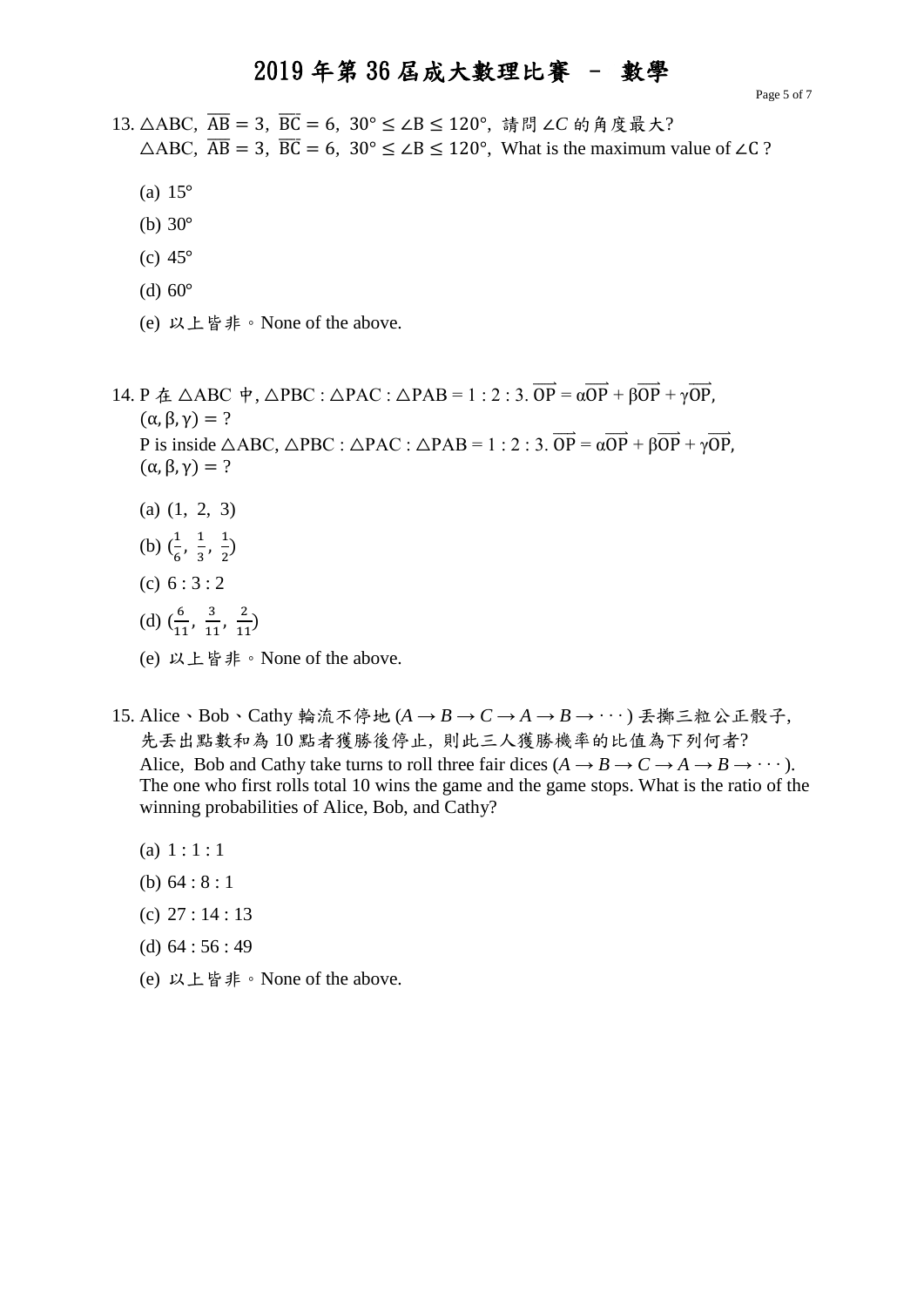Page 6 of 7

- 16.  $a \in \mathbb{N}$ , [a, 20] = 7 $a + 1314$ , [a, 20] 表示  $a \nleftrightarrow 20$  的最小公倍數,  $a = ?$  $a \in \mathbb{N}$ ,  $[a, 20] = 7a + 1314$ ,  $[a, 20]$  stands for the least common multiple of a and 20,  $a = ?$ 
	- (a) 78
	- (b) 438
	- (c) 1314
	- (d) 2019
	- (e) 以上皆非。None of the above.
- 17. △*ABC* 中, BC 的中垂線交 AC 於 D 點, 且 BD 是 ∠ABC 的角平分線. 若 AD = 8, CD = 10, △*ABD* 的面積為何?

In a triangle  $\triangle ABC$ , the side  $\overline{AC}$  and the perpendicular bisector of  $\overline{BC}$  meet at point *D*, and  $\overline{BD}$  bisects ∠*ABC*. If  $\overline{AD} = 8$  and  $\overline{CD} = 10$ , what is the area of  $\triangle ABD$ ?

- (a) 15√2
- (b) 15√3
- (c) 15√5
- (d)  $15\sqrt{7}$
- (e) 以上皆非。None of the above.

18. 
$$
n \in \mathbb{N}
$$
,  $\begin{bmatrix} 3 & 0 \\ 2 & 1 \end{bmatrix}^n = \begin{bmatrix} a_n & b_n \\ c_n & d_n \end{bmatrix}$ ,  $\top \mathfrak{H} \hat{\mathbb{X}} \hat{\mathbb{X}} \hat{\mathbb{M}} \hat{\mathbb{X}} \hat{\mathbb{A}} \hat{\mathbb{X}}?$   
\n $n \in \mathbb{N}$ ,  $\begin{bmatrix} 3 & 0 \\ 2 & 1 \end{bmatrix}^n = \begin{bmatrix} a_n & b_n \\ c_n & d_n \end{bmatrix}$ , which of the following is correct?

- (a)  $a_3 = 9$
- (b)  $a_2 + a_3 = a_4$
- (c)  $a_4 + b_4 = c_4 + d_4$
- (d)  $c_n + d_n = 3$
- (e) 以上皆非。None of the above.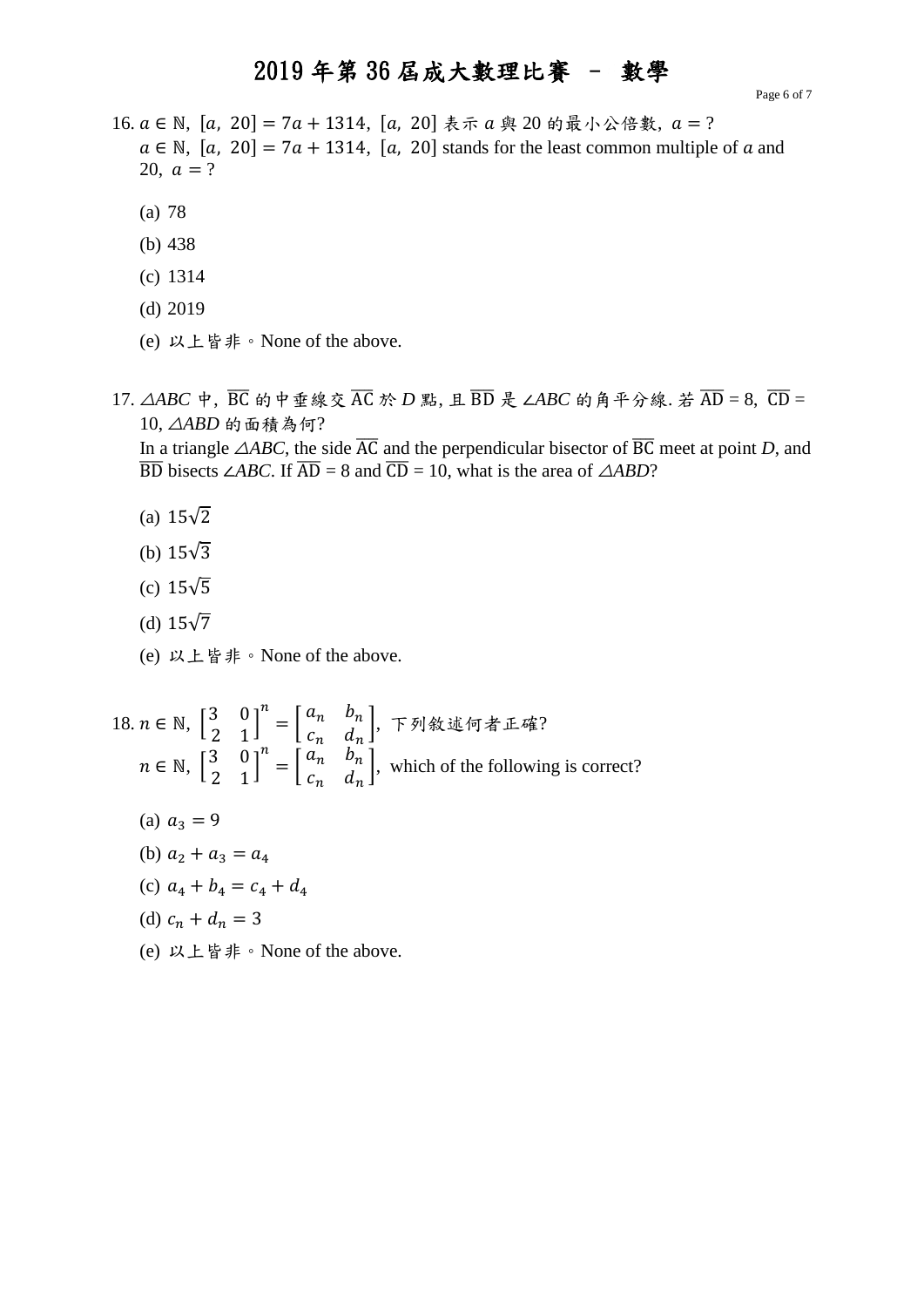Page 7 of 7

19. 
$$
\lim_{x \to a} \frac{x^2 - a^2}{\sqrt{x} - \sqrt{a}} = ?
$$

(a)  $2a$ 

- (b)  $2a\sqrt{a}$
- (c)  $4a\sqrt{a}$
- (d)  $2\sqrt{a}$
- (e) 以上皆非。None of the above.
- 20. 下圖是由 10 個小正方形拼成的, 其中 *A*、 *B*、*C* 三點如圖所示, 求 tan ∠*BAC* = ? The following figure is made by 10 squares. The points *A*, *B*, and *C* are shown in figure. Find tan ∠*BAC*.



- $(a) -1.75$
- $(b) -1.5$
- $(c) -1$
- (d)  $-\sqrt{3}$
- (e) 以上皆非。None of the above.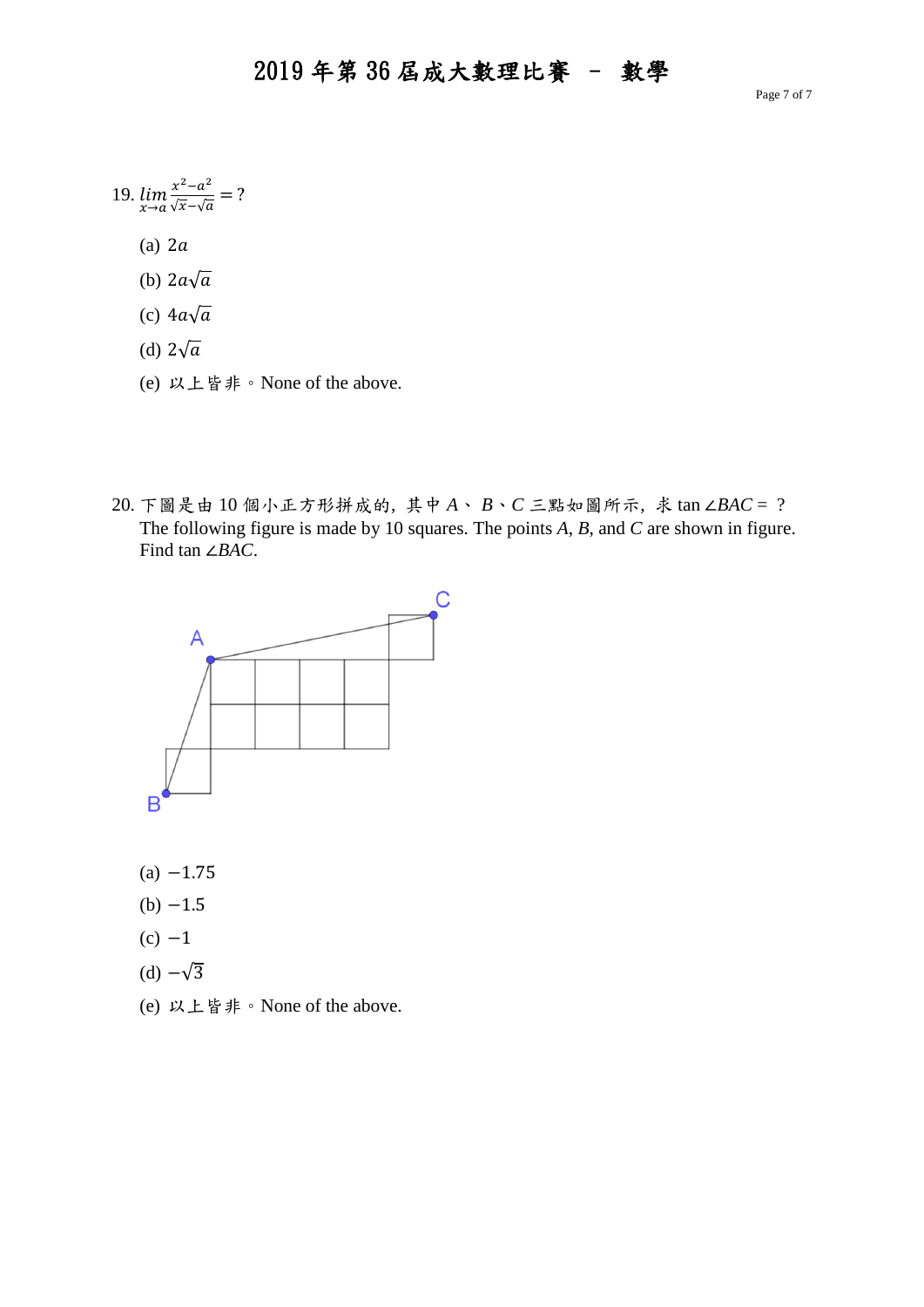- $21.$  關於  $f(x) = x^3 + ax + 1$  的敘述, 下列何者正確? Which of the following description about  $f(x) = x^3 + ax + 1$  is correct?
	- (a)  $a > 0$  時,  $f(x) \nrightarrow g \pi \pi \nmid \mathbb{R} \in \mathbb{R}$  when  $a > 0$ ,  $f(x)$  only has one positive real root.
	- (b)  $a < -1$  時,  $f(x) \triangleleft f \subseteq \text{4}$   $\text{4}$   $\text{4}$   $\text{4}$   $\text{4}$   $\text{4}$   $\text{4}$   $\text{4}$   $\text{4}$   $\text{4}$   $\text{4}$   $\text{4}$   $\text{4}$   $\text{4}$   $\text{4}$   $\text{4}$   $\text{4}$   $\text{4}$   $\text{4}$   $\text{4}$   $\text{4}$   $\text{4}$   $\text{4}$   $\text{4}$   $\text{4$
	- (c) 不管  $a \not\in$ 任何數, 都只有一條  $f(x)$  的切線可以通過  $(0, 1)$   $\circ$  There is only one tangent line of  $f(x)$  which passes through (0, 1) for any real number *a*.
	- (d) 可以找到  $a \notin \mathcal{F}(x)$  可以有兩個負根, 一個正根。 There exists  $a$  such that  $f(x)$ can have two negative roots and one positive root.
	- (e) 以上皆非。None of the above.

22. 
$$
f(x) = \int_0^t t^2 x^2 + 2tx + 3 dx
$$
  $f'(t) = ?$   
\n(a)  $\frac{4}{3}t^3 + 2t^2 + 3$   
\n(b)  $\frac{4}{3}t^3 + 3t^2 + 3$   
\n(c)  $\frac{5}{3}t^4 + 2t^2 + 3$   
\n(d)  $\frac{5}{3}t^4 + 3t^2 + 3$ 

- (e) 以上皆非。None of the above.
- 23. Alice、Bob、Cathy、Don、Elsa、Fenny 等六人點冰淇淋, 有巧克力、香草、芒果 三種口味可選擇, 但每種口味只剩 4 份可提供。若每人選擇一份, 且 Alice 和 Bob 不選同一種, 則這六人選擇的方式有幾種?

Alice, Bob, Cathy, Don, Elsa, and Fenny order three flavours of ice cream, chocolate, vanilla, and mango, but only 4 servings per flavour are available. If each person chooses one and Alice and Bob do not choose the same one, how many ways that the six people can choose their ice cream?

- (a) 432
- (b) 474
- (c) 486
- (d) 729
- (e) 以上皆非。None of the above.